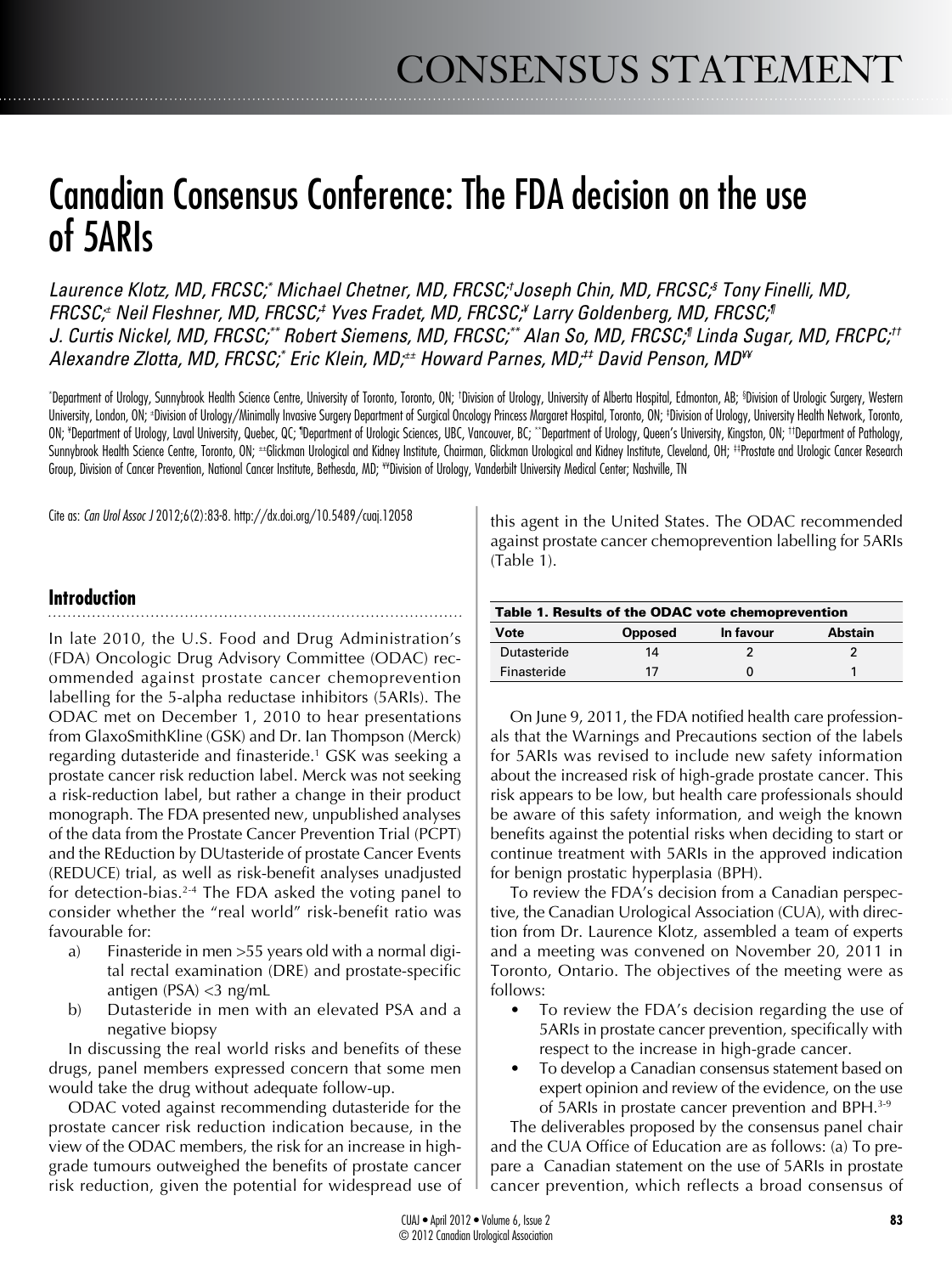academic and community practitioners, and primary care physicians with an interest in prostate cancer; (b) To publish this statement as a peer-reviewed article in *CUAJ*; and (c) To produce a patient brochure, which reflects this Canadian consensus.

Meeting participants were provided with all pertinent data, a description outlining the meeting objectives, expected outcomes and presentations and three position statements for voting (Appendices 1-4). After an introduction and review of the positions by Dr. Laurence Klotz, participants were asked to vote on the three positions prior to the initiation of discussion. After the initial vote, 7 presentations were made to the group:

- 1) A summary of the ODAC hearing and the FDA position: Laurence Klotz and David Penson
- 2) Personal take on the ODAC hearing as a participant: Howard Parnes
- 3) Pathology issues/Gleason scoring system: Linda Sugar
- 4) The CCO position on risk reduction of prostate cancer: Neil Fleshner
- 5) The modelling of cytoreduction and PSA effects: Eric Klein
- 6) The link between the FDA decision and the United States Preventive Services Task Force (USPSTF) screening decision: Laurence Klotz
- 7) Implications for use of 5ARIs in surveillance: Tony Finelli

# **Key findings**

# 1. Preliminary vote

Attendees were given a ballot containing three positions (Appendix 1-4) and were asked to vote secretly.

- Position 1: The FDA Position (3 votes)
- Position 2: The "Pro" Position (3 votes)
- Position 3: The Middle Ground (6 votes)

# Expert Presentations

#### *a) David Penson: A summary of the ODAC hearing*

Dr. Penson reviewed the ODAC decision and the data that were presented. His recommended use of 5ARIs moving forward is:

- **• Continue to use 5ARIs for BPH with the following proviso:**
	- Explain possible increased risk of high-grade prostate cancer to patients and DOCUMENT in chart
	- Closely monitor PSA kinetics after starting therapy
- Unclear if you need to send a letter to your patients currently on 5ARIs
- **• Only consider 5ARI use for chemoprevention for men at increased risk of prostate cancer who are motivated to pursue chemoprevention**
	- Explain to patient that it is off-label use and highlight the possible risks of treatment and DOCUMENT in chart
	- Closely monitor PSA after starting therapy and contact patient if he misses follow-up PSA mean scores or appointments to reschedule

## *b) Howard Parnes: A personal take on the ODAC hearing as a participant*

Dr. Parnes also provided a summary of the decision-making process by the ODAC panel. Of note:

- ODAC met on 12/1/2010 to hear presentations by GSK and Merck regarding dutasteride and finasteride, respectively.
	- a. GSK was seeking a risk-reduction label b. Merck was not seeking a risk-reduction label
- Merck stated that the post-hoc analyses addressing the observed increase in high-grade prostate cancer "did not rise to the level of a label."
- ODAC took the position that mortality reduction is the goal of chemoprevention
- Burden of prostate cancer was not considered by ODAC
- No weight was given to the possible role of detectionbias
- The addition of the "real world" setting did not leave much choice for the panel to vote in favour of dutasteride as widespread use has significant public health implications.

The crux of the controversy is whether the observed increase in high-grade cancer in the two trials was an artifact caused by several unavoidable biases associated with the use of 5ARIs, or represents a true increased risk. If the latter, it is unclear what the mechanism for the increase in high grade cancer is.

# *c) Linda Sugar: Pathology issues/Gleason scoring system*

Dr. Sugar presented on pathology issues regarding modified Gleason score grading of needle biopsies.<sup>10</sup> Of note:

Even among expert genitourinary pathologists, there is interobserver variability in the reporting of the Gleason score.

The modified Gleason grading system has generally resulted in upgrading of the Gleason score, most frequently from 6 to 7 but also from 6 or 7 to 8.

In the original Gleason grading system, malignant glands with a cribriform pattern were assigned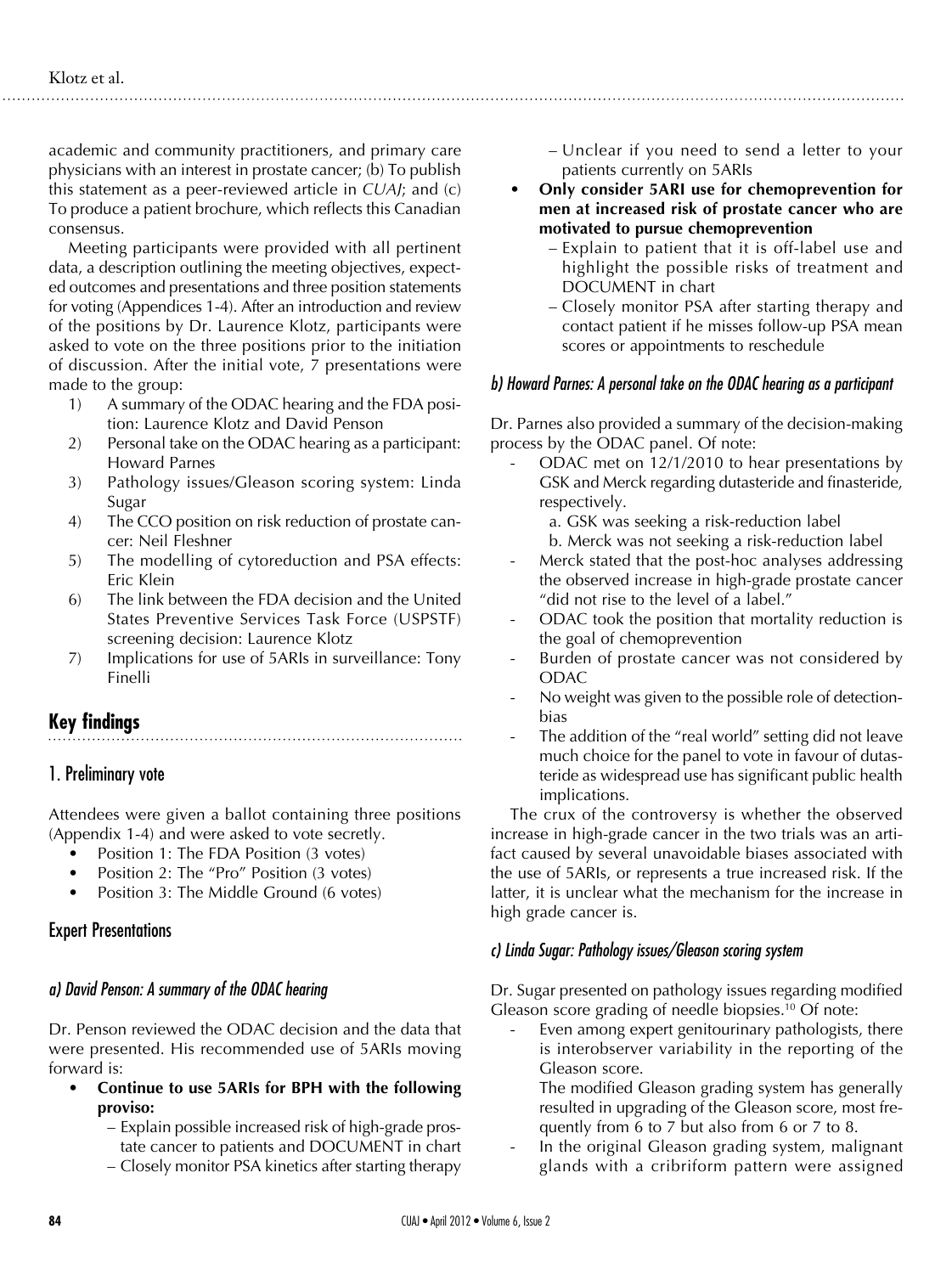Gleason grade 3. In the new grading system, most, if not all cribriform cancers are now designated Gleason grade 4. With this narrowing of the definition of Gleason grade 3 and expansion of Gleason grade 4, there are increased numbers of Gleason score 7 (3+4) and 8 (4+4) cancers. Another reason for the increase in Gleason 8 cancers has been the incorporation of a Gleason 5 tertiary pattern into the score (e.g.,  $3+5$ ).<sup>10</sup>

- A result of this upgrading that has been an expansion of tumours that fall into the high-grade category (Gleason score 8-10).
- There is a need for longer term studies to assess the revised system and impact on long-term outcomes.

## *d) Neil Fleshner: The CCO position on risk reduction of prostate cancer*

Dr. Fleshner reviewed a draft of the Cancer Care Ontario's guidelines on risk reduction of prostate cancer with respect to 5ARIs.

# *e) Eric Klein: The modelling of cytoreduction and PSA effects*

Dr. Klein presented his opinion that it is reasonable to use 5ARIs in patients at high risk for prostate cancer (tilting the cost benefit ratio towards the benefit side). He noted that it is important to focus discussion on identifying men at highest risk who are most likely to benefit. He defined high risk as: Elevated PSA (PSA above the population mean for men in their 40s), negative biopsy, family history and race. He indicated it is also important to refrain from implementing preventing therapy with 5ARIs in low-risk patients (i.e., with low PSA [<1.5 ng/mL] and no risk factors).

#### *f) Laurence Klotz: The link between the FDA decision and the USPSTF screening decision*

Dr. Klotz reviewed the USPSTF recommendation against PSA as a screening tool.<sup>11</sup> The USPSTF determined that the risks of PSA screening outweigh the benefits due to over diagnosis and treatment of prostate cancer, particularly in men with low-grade disease who are unlikely to succumb to their disease. Noted by the consensus group:

- 1. The consensus conference delegates unanimously agreed that the use of PSA as a tool in case detection and as a follow-up tool for ongoing monitoring is where the emphasis should be. It was agreed that the mandate of this group was to develop Canadian recommendations on the use of 5ARIs, rather than question or debate the USPSTF recommendations.
- 2. The group agreed that the main benefit of 5ARIs for prevention was in populations who have PSA testing for early detection of prostate cancer. 5ARIs primarily reduce the risk of diagnosis of low-grade disease,

which is largely screen detected. If widespread PSA testing is attenuated as a result of the USPSTF recommendation, this will reduce the benefit and role of 5ARIs for prevention.

# *g) Tony Finelli: Implications for use of 5 ARIs in surveillance*

Dr. Finelli presented preliminary data looking at men taking 5ARIs under active surveillance (at Princess Margaret Hospital). It was noted that fewer men required radical intervention while on 5ARIs and 5ARIs prevented pathologic progression of cancer.

## Consensus discussion

The primary goal of the meeting was to discuss various positions regarding the place for 5ARIs in Canada in light of the December 2010 recommendations from ODAC. The following captures the key discussion points and areas of agreement from the meeting. This will serve as a preliminary table of contents for development of a position statement.

# **Preamble/introduction**

- In the Canadian context, the panel believes that there is value in preventing low-grade cancers and decreasing the burden of prostate cancer.
- The FDA statement in perspective: The panel agrees that patients on 5ARIs require ongoing follow up, including periodic PSA screening and informed interpretation of the result. Asymptomatic low-risk men are not candidates for chemoprevention therapy with 5ARIs.
- Rise in PSA while on 5ARIs should trigger further review for evaluation.
- This is a class effect of 5ARIs.
- Risk/benefit discussion and monitoring is needed in all patients on 5ARIs.
- Indication for 5ARIs: 5ARIs are indicated for the treatment of symptomatic BPH in men with enlarged prostates. Some of the following suggested uses for 5ARIs are off label, but may still be appropriate in selected patients.

# Recommendations for the use of 5ARIs

For patients in these groups, treatment with 5ARIs should be accompanied by:

- Informing the patient of risks and benefits of treatment
- Monitoring and follow up. Men on 5ARIs should have a PSA after 6 months of therapy, and at least annually afterwards. A sustained rise in PSA should result in consideration of a biopsy.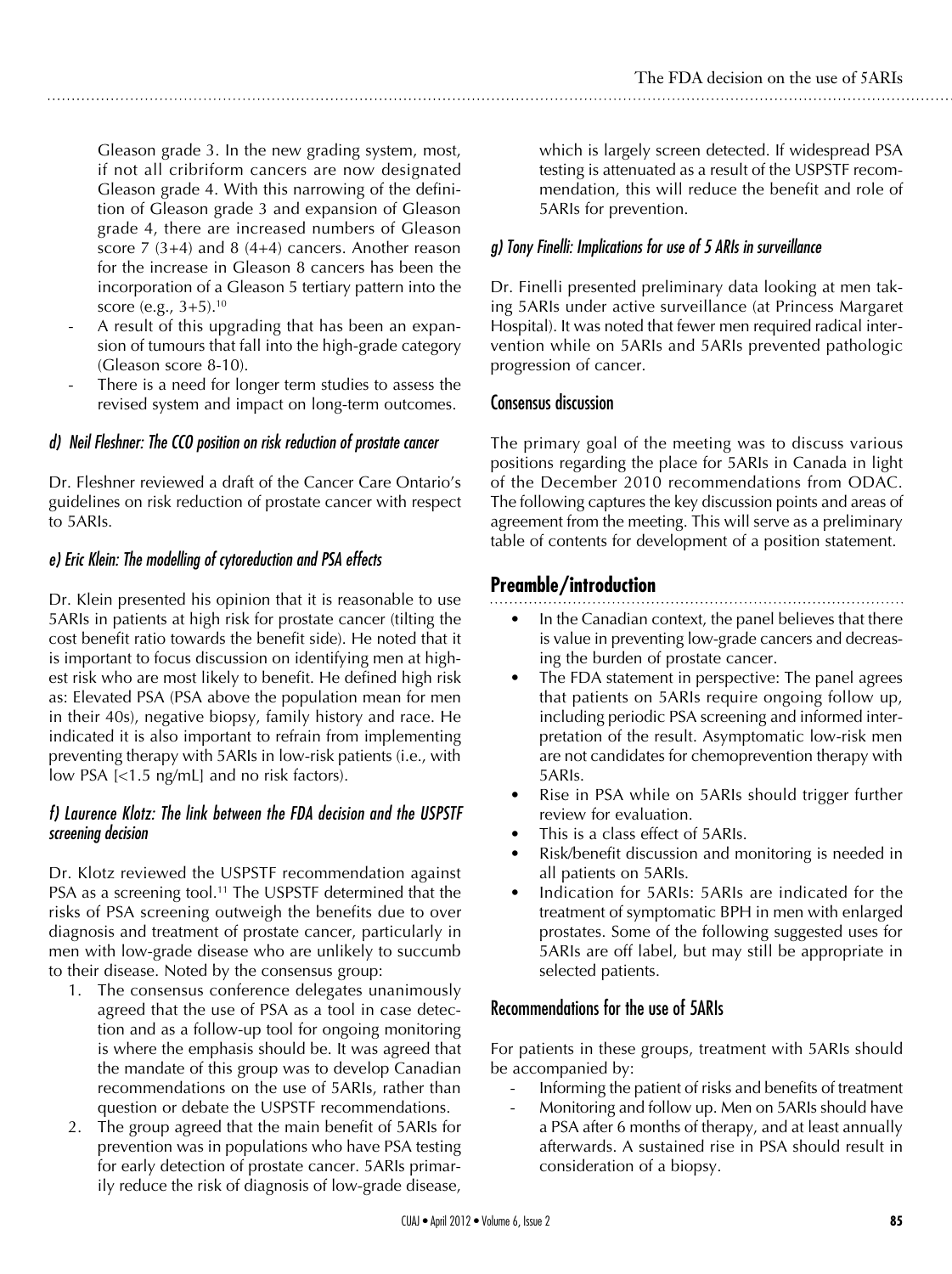## *Use of 5ARIs in BPH – Consensus attained*

5ARIs can be safely (or replace with benefit/risk statement) used for the treatment of lower urinary tract symptoms (LUTS)/BPH in men with an enlarged prostate with appropriate monitoring (DRE/PSA).

#### *1. Patients who have had a negative prostate biopsy and elevated PSA and are at increased likelihood for prostate cancer diagnosis – Consensus attained*

These patients may be offered 5ARIs with the goal of reducing their chance of a future diagnosis of prostate cancer. Patients should be informed that this approach will reduce their likelihood of being diagnosed with low-grade cancer, and a slight increased risk of high-grade cancer cannot be excluded.

#### *2. In selected patients who have not had a prostate biopsy but have high concern or risk for a future diagnosis of prostate cancer, 5ARIs may be considered – Consensus attained*

#### *Role of 5ARIs in patients on active surveillance – Consensus attained*

Although investigational, there are data to support the role of 5ARIs in maintenance of active surveillance patients with prostate cancer.

#### **Discussion**

- - After a **minimum** of 6 months on 5ARIs, men adhering to therapy should see a decline in PSA
	- Refer to CUA position on screening
- Rationale of clinical situations and why 5ARIs are appropriate
- **Current Controversies:** Given the dramatic increase in prostate cancer diagnosis, and the concerns about overdiagnosis expressed by the USPSTF, how significant is family history for identifying men at increased risk for prostate cancer? Should death or metastasis from prostate cancer in family members replace diagnosis of prostate cancer as a significant risk factor?
- In men on a 5ARI, what PSA kinetics triggers should be used to determine the need for a biopsy?

# **Conclusions and next steps**

It was recommended that an introductory editorial from the CUA discussing differences in Canadian and U.S. healthcare delivery may help put a *CUAJ* article in context (specifically use and benefits of PSA). A second vote was not taken, because the original three positions put forward were modified and no longer applicable in their original format. It was agreed that a summary of the key meeting discussion points would be distributed to the group for further review and discussion.

Competing interests: None declared.

This paper has been peer-reviewed.

#### Appendix 1. Voting positions: The basic facts (agreed upon from all three perspectives)

The effect of 5ARIs in the prevention of prostate cancer has been studied in two pivotal trials, PCPT and REDUCE. PCPT compared finasteride 5 mg/day to placebo in normal men over 55 with PSA <3.0. REDUCE studied men with an elevated PSA and a prior negative biopsy, considered at higher risk for prostate cancer than the PCPT population, who were randomized between dutasteride 0.5 mg/day versus placebo. In both studies, the endpoint was a prostate biopsy, performed at 7 years in PCPT and at 2 and 4 years in REDUCE. In both studies, patients were offered a 'for cause' biopsy if they developed a further rise in PSA or prostate nodule. These studies showed the following findings:

- PCPT and REDUCE showed a reduction in the likelihood of prostate cancer diagnosis of 25% to 30%
- This reduction was in Gleason 6 prostate cancer
- For men on 5ARIs, PSA performs better as a marker for prostate cancer detection
- Both studies showed a small increase in the rate of diagnosis of high-grade prostate cancer (Gleason 8-10). This was both an absolute and a relative increase (280 vs. 237 in PCPT, i.e., 43 more cases on the finasteride arm out of 4368 men biopsied, i.e., an increase of 1%); and an increase from 19 to 29 cases in REDUCE, i.e., 10 more cases out of 3298 on dutasteride, an increase of 0.3%. On re-analysis of the REDUCE cases using the modified Gleason criteria, the Gleason 8-10 cancers increased from 0.5 to 1.0%, an absolute increase of 0.5%.

5ARIs: 5-alpha reductase inhibitors; PCPT: Prostate Cancer Prevention Trial; REDUCE: REduction by DUtasteride of prostate Cancer Events; PSA: prostate-specific antigen.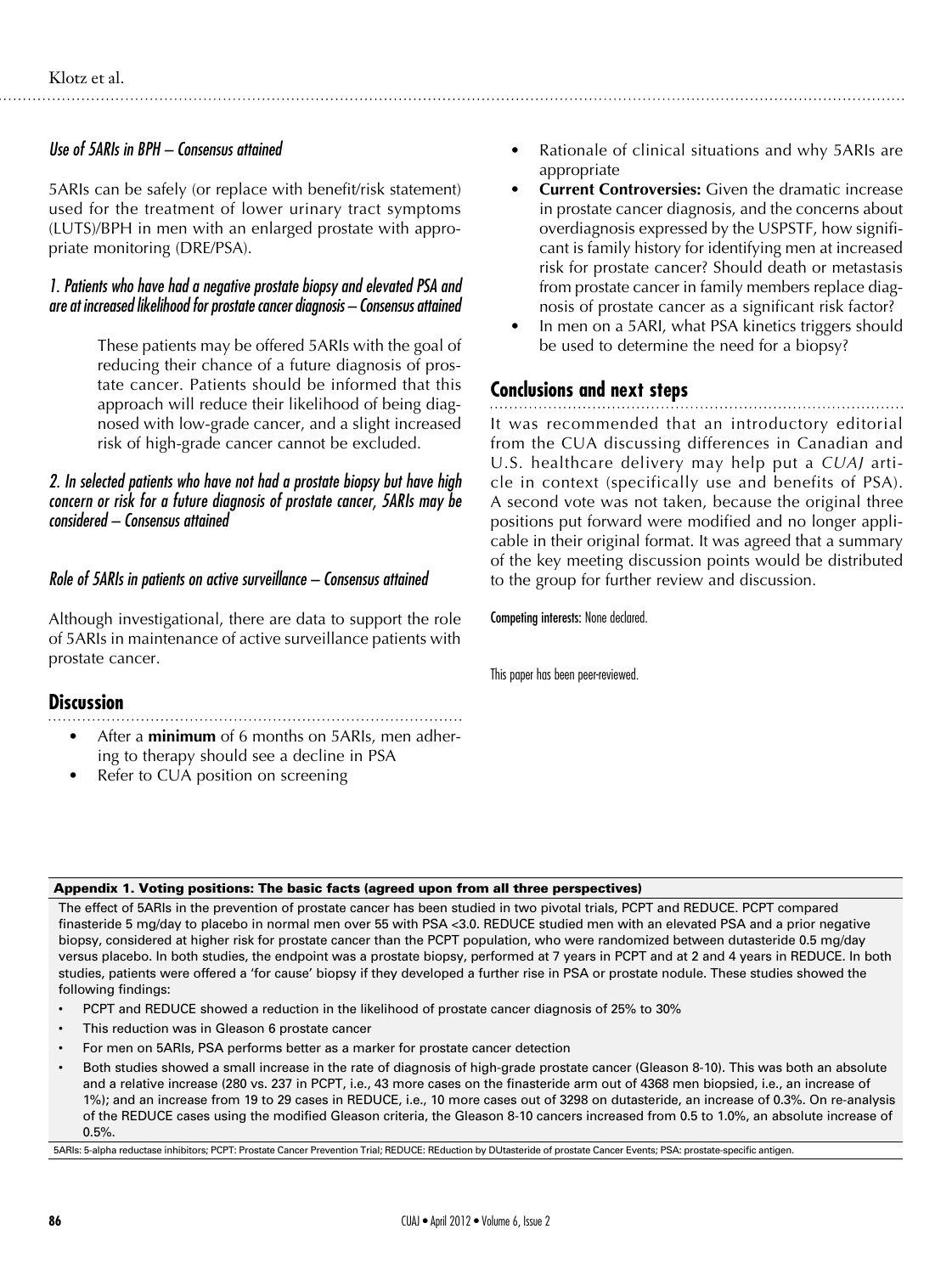#### Appendix 2. Position 1: The FDA position

- PCPT raised many concerns, summarized as follows. There was a high detection rate in the placebo arm, considering that this was a low-risk group of patients. There were fewer "for cause" biopsies in the finasteride arm. If the number of "for cause" biopsies were equal, the difference in prostate cancer detection rate would have been less.
- The original analysis of the REDUCE trial was carried out using traditional Gleason scoring criteria. The FDA requested that the slides be re-reviewed using modified (i.e., contemporary) Gleason scoring. This was done by Scott Lucia. The result was an increase from 16 Gleason 8-10 in placebo to 32 in the dutasteride arm. The absolute increase is 0.5%, i.e., from 0.5 to 1%, and the RR is 2.0. In PCPT, the absolute increase in Gleason 8-10 is 0.7%, from 1.1 to 1.8%, and the RR is 1.7.
- In contrast, the overall risk reduction is 6% in both studies, and the RR reduction about 0.3.
- In PCPT, the risk reduction in the 'for cause' subset of patients was 14%, not 25%. This is a more likely 'real world' reduction, since patients don't have biopsies without cause. 80% of the cancers prevented were very low risk, and would likely never have been diagnosed in normal clinical practice. Hence the benefit of 5ARIs for prevention is likely to be approximately 20% of the 25%, or 5% relative risk reduction, an absolute risk reduction of 1.2%.

Thus, about one additional high-grade cancer will be induced (in 0.3%) for each 3-4 potentially clinically relevant low-grade cancers that are prevented (1.2%).

Given the uncertainty about the increased risk of high-grade cancer, 5ARIs should not be employed for prevention. Since the risk of highgrade cancer is low, these drugs can still be used in patients for the treatment of BPH/LUTS. However, patients on these drugs should be informed about the risk of high-grade cancer.

PCPT: Prostate Cancer Prevention Trial; REDUCE: REduction by DUtasteride of prostate Cancer Events; RR: relative risk; BPH: benign prostatic hyperplasia; LUTS: lower urinary tract symptoms; 5ARIs: 5-alpha reductase inhibitors.

#### Appendix 3. Position 2: The "Pro" position

- The small increase in high-grade cancers is due to ascertainment bias introduced by the effect of 5ARIs. This bias is due to two factors: gland cytoreduction and improved performance of the PSA.
- The re-analysis of pathology using the modified Gleason score in fact introduced two sources of variation from the original data: the effect of the modified Gleason scoring system, and the effect of inter-rater reliability. This was reflected in the reduced number of Gleason 7 tumors in the re-analysis. If 5ARIs increased high-grade cancer (i.e., Gleason pattern 4-5), one would have expected an increase in Gleason 7 disease.
- A number of modeling studies have sought to estimate the effect of gland cytoreduction and improved PSA performance. Correcting for ascertainment bias, these have estimated a reduction in all cancers of 39% and a reduction of high-grade cancer of 16%. These studies were not accepted by the FDA. In a summary of the decision, Theoret calculated that, adjusting for change in prostate volume, the number of Gleason 8-10 cancers was increased by a factor of 1.5.
- This analysis assumes that volume reduction is uniform between peripheral zone and transition zone. In fact, many of these patients likely harboured anterior cancers. Recent data (not reviewed by the FDA) has shown that, amongst men with an elevated PSA and persistent negative biopsies, a substantial proportion harbour anterior cancers. These are often high grade (Margel et al, J Urol, in press). Anterior cancers in large prostates are notoriously difficult to target with TRUS guided biopsies. It is likely that the increase in high-grade cancer reflects nothing more than greater likelihood of detecting these cancers once the glands have been reduced in size by 5ARI treatment. In fact, the greater likelihood of finding high-grade anterior cancer may be a benefit of 5ARI.
- Further, the FDA discounted the benefit of avoiding a diagnosis of low-grade prostate cancer.
- Another source of imbalance in the REDUCE trial relates to the two sets of biopsies mandated, at year 2 and year 4. There was no difference in high-grade cancer at the year two biopsy. However, during the first round of biopsies, 142 more patients had cancers detected in the placebo arm, likely because they grew more rapidly than those on Dutasteride. These patients were taken off study. Assuming that both groups had the same number of cancers at study entry, this means that 142 more patients in the Dutasteride group had cancers going in to the 2nd round of biopsies at year 4. Assuming that 8% of these cancers were in fact Gleason 8-10, one would expect approximately 12 more Gleason 8-10 cancers identified in the Dutasteride group on the 2nd set of biopsies; exactly what was found (12 vs 1, 0.5% vs .04%). Further, despite the Dutasteride group harbouring more cancers going into the 2nd biopsy, and the improved performance of PSA in men on Dutasteride, the number of cases identified was significantly fewer.
- It is also likely that the men with high-grade cancer would have been identified and treated in a timely fashion. Using the National Comprehensive Cancer Network (NCCN) guideline for biopsy (NCCN Clinical Practice Guidelines, 2011, www.nccn.org), ¾ of the highgrade cancer cases would have been diagnosed. There was no evidence that Dutasteride interfered with the detection of high-grade cancers using PSA.
- Economic analysis of the benefit of 5ARI in prevention suggests that the cost per cancer avoided is reasonable, and in line with other accepted prevention strategies.
- Therefore we believe the data from PCPT and REDUCE justifies the use of 5ARIs in prostate cancer prevention. This is particularly true given the other benefits of the drug in the prevention of the sequelae of BPH progression.

5ARIs: 5-alpha reductase inhibitors; PSA: prostate-specific antigen; FDA: Food and Drug Administration; TRUS: transrectal ultrasound; REDUCE: REduction by DUtasteride of prostate Cancer Events; PCPT: Prostate Cancer Prevention Trial; RR: relative risk; BPH: benign prostatic hyperplasia.